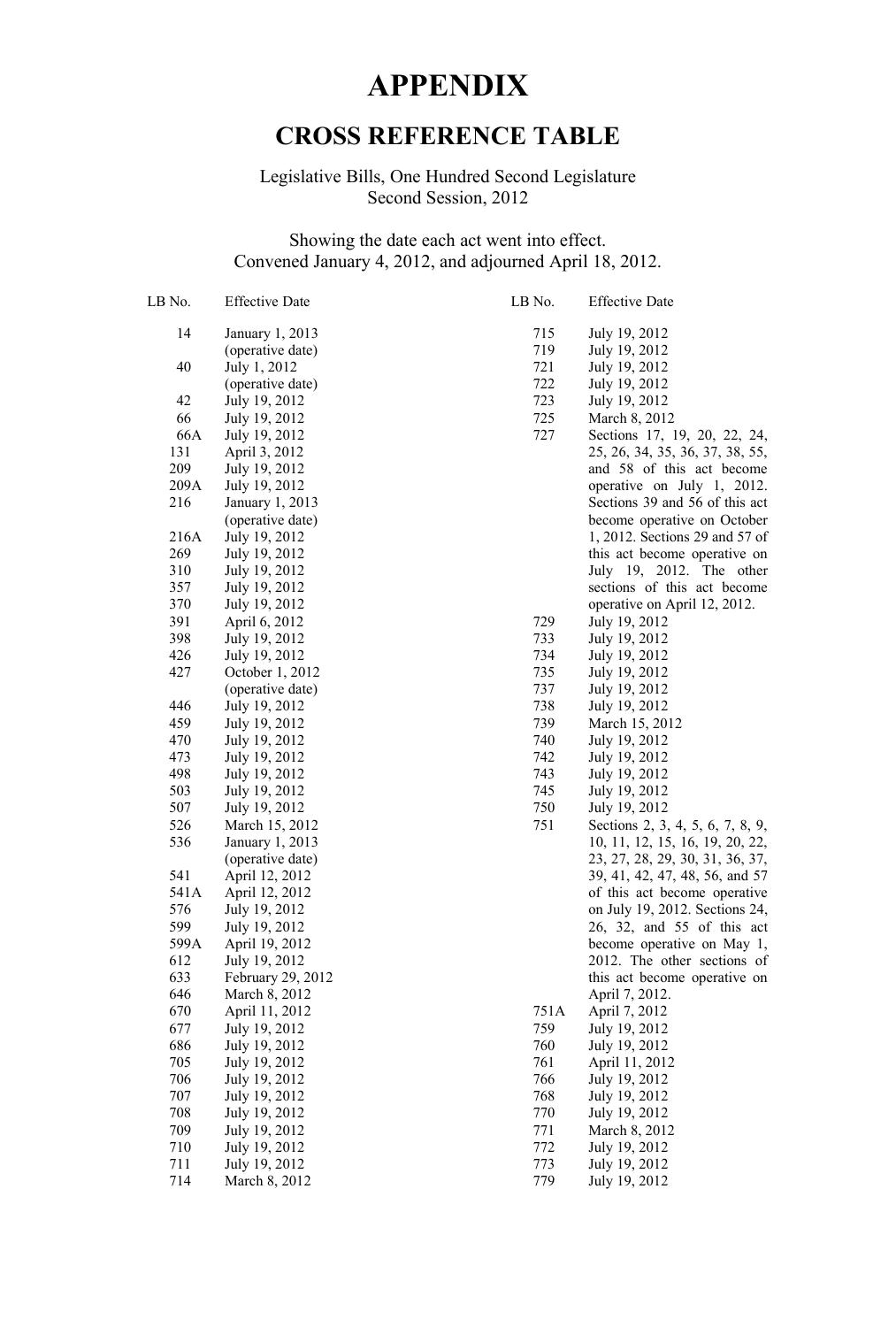| LB No.      | <b>Effective Date</b>                                                                                                                                                        |
|-------------|------------------------------------------------------------------------------------------------------------------------------------------------------------------------------|
| 780<br>782  | July 19, 2012<br>Sections 70, 71, 72, and 251<br>of this act become operative<br>on January 1, 2015. The other<br>sections of this act become<br>operative on July 19, 2012. |
| 786         | March 15, 2012                                                                                                                                                               |
| 788         | July 19, 2012                                                                                                                                                                |
| 790         | July 1, 2012                                                                                                                                                                 |
| 793         | (operative date)<br>July 19, 2012                                                                                                                                            |
| 793A        | July 19, 2012                                                                                                                                                                |
| 794         | July 19, 2012                                                                                                                                                                |
| 795         | July 19, 2012                                                                                                                                                                |
| 799         | July 19, 2012                                                                                                                                                                |
| 800         | July 19, 2012                                                                                                                                                                |
| 801         | July 19, 2012                                                                                                                                                                |
| 804<br>805  | July 19, 2012<br>July 19, 2012                                                                                                                                               |
| 807         | April 19, 2012                                                                                                                                                               |
| 810         | July 19, 2012                                                                                                                                                                |
| 811         | July 19, 2012                                                                                                                                                                |
| 817         | Sections 2, 3, 4, 18, and 19 of                                                                                                                                              |
|             | this act become operative on<br>July 19, 2012. The other<br>sections of this act become                                                                                      |
|             | operative on January 1, 2014.                                                                                                                                                |
| 817A        | January 1, 2014<br>(operative date)                                                                                                                                          |
| 819         | July 19, 2012                                                                                                                                                                |
| 820         | Sections 7 and 9 of this act                                                                                                                                                 |
|             | become operative on July 1,<br>2012. The other sections of<br>this act become operative on<br>April 12, 2012.                                                                |
| 820A        | April 12, 2012                                                                                                                                                               |
| 821         | April 12, 2012                                                                                                                                                               |
| 821A<br>822 | April 12, 2012<br>July 19, 2012                                                                                                                                              |
| 823         | July 19, 2012                                                                                                                                                                |
| 824         | April 7, 2012                                                                                                                                                                |
| 825         | July 19, 2012                                                                                                                                                                |
| 825A        | July 19, 2012                                                                                                                                                                |
| 828         | March 8, 2012                                                                                                                                                                |
| 830         | July 1, 2012<br>(operative date)                                                                                                                                             |
| 831         | July 19, 2012                                                                                                                                                                |
| 834         | July 19, 2012                                                                                                                                                                |
| 836         | March 8, 2012                                                                                                                                                                |
| 841         | March 15, 2012                                                                                                                                                               |
| 842         | July 19, 2012                                                                                                                                                                |
| 845<br>849  | April 7, 2012<br>March 15, 2012                                                                                                                                              |
| 851         | July 19, 2012                                                                                                                                                                |
| 852         | July 19, 2012                                                                                                                                                                |
| 853         | July 19, 2012                                                                                                                                                                |
| 854         | January 1, 2013                                                                                                                                                              |
|             | (operative date)                                                                                                                                                             |
| 858         | July 19, 2012                                                                                                                                                                |
| 860<br>861  | July 19, 2012<br>July 19, 2012                                                                                                                                               |
| 862         | April 12, 2012                                                                                                                                                               |
| 862A        | July 1, 2012                                                                                                                                                                 |
|             | (operative date)                                                                                                                                                             |

| LB No.     | <b>Effective Date</b>                                         |
|------------|---------------------------------------------------------------|
| 863        | July 19, 2012                                                 |
| 865        | July 19, 2012                                                 |
| 867        | April 7, 2012                                                 |
| 869        | July 19, 2012                                                 |
| 870        |                                                               |
|            | July 19, 2012<br>July 19, 2012                                |
| 871        |                                                               |
| 872        | This act becomes operative                                    |
|            | for all taxable years beginning                               |
|            | or deemed to begin on or after                                |
|            | January 1, 2014, under the                                    |
|            | Internal Revenue Code of                                      |
|            | 1986, as amended.                                             |
| 873        | June 30, 2012                                                 |
|            | (operative date)                                              |
| 878        | July 19, 2012                                                 |
| 879        | July 19, 2012                                                 |
| 880        | July 19, 2012                                                 |
| 881        | July 19, 2012                                                 |
| 882        | July 19, 2012                                                 |
| 886        | July 19, 2012                                                 |
| 887        | Sections 3, 4, 5, 6, 7, 8, 9, 10,                             |
|            | 11, 12, 13, 14, 15, and 32 of                                 |
|            | this act become operative on                                  |
|            | January 1, 2013. The other                                    |
|            | sections of this act become                                   |
|            | operative on July 19, 2012.                                   |
| 890        | July 19, 2012                                                 |
| 896        | April 11, 2012                                                |
| 897        | July 19, 2012                                                 |
| 898        | July 19, 2012                                                 |
| 899        | July 19, 2012                                                 |
| 902        | Sections 2 and 5 of this act                                  |
|            | become operative on April 1,                                  |
|            | 2012. The other sections of                                   |
|            | this act become operative on                                  |
|            | April 6, 2012.                                                |
| 904<br>905 | July 19, 2012                                                 |
|            | Sections 6 and 12 of this act                                 |
|            | become operative on October<br>1, 2012. The other sections of |
|            | this act become operative on                                  |
|            | July 19, 2012.                                                |
| 905A       | July 19, 2012                                                 |
| 907        | July 19, 2012                                                 |
| 911        | July 19, 2012                                                 |
| 916        | April 7, 2012                                                 |
| 928        | Sections 2, 4, and 16 of this                                 |
|            | act become operative on July                                  |
|            | 19, 2012. The other sections                                  |
|            | of this act become operative                                  |
|            | on April 18, 2012.                                            |
| 928A       | April 18, 2012                                                |
| 933        | July 19, 2012                                                 |
| 936        | April 11, 2012                                                |
| 941        | July 19, 2012                                                 |
| 942        | July 19, 2012                                                 |
| 943        | July 19, 2012                                                 |
| 946        | February 14, 2012                                             |
| 949        | April 10, 2012                                                |
| 949A       | April 10, 2012                                                |
| 950        | July 19, 2012                                                 |
| 950A       | April 12, 2012                                                |
| 959        | July 19, 2012                                                 |
| 961        | April 10, 2012                                                |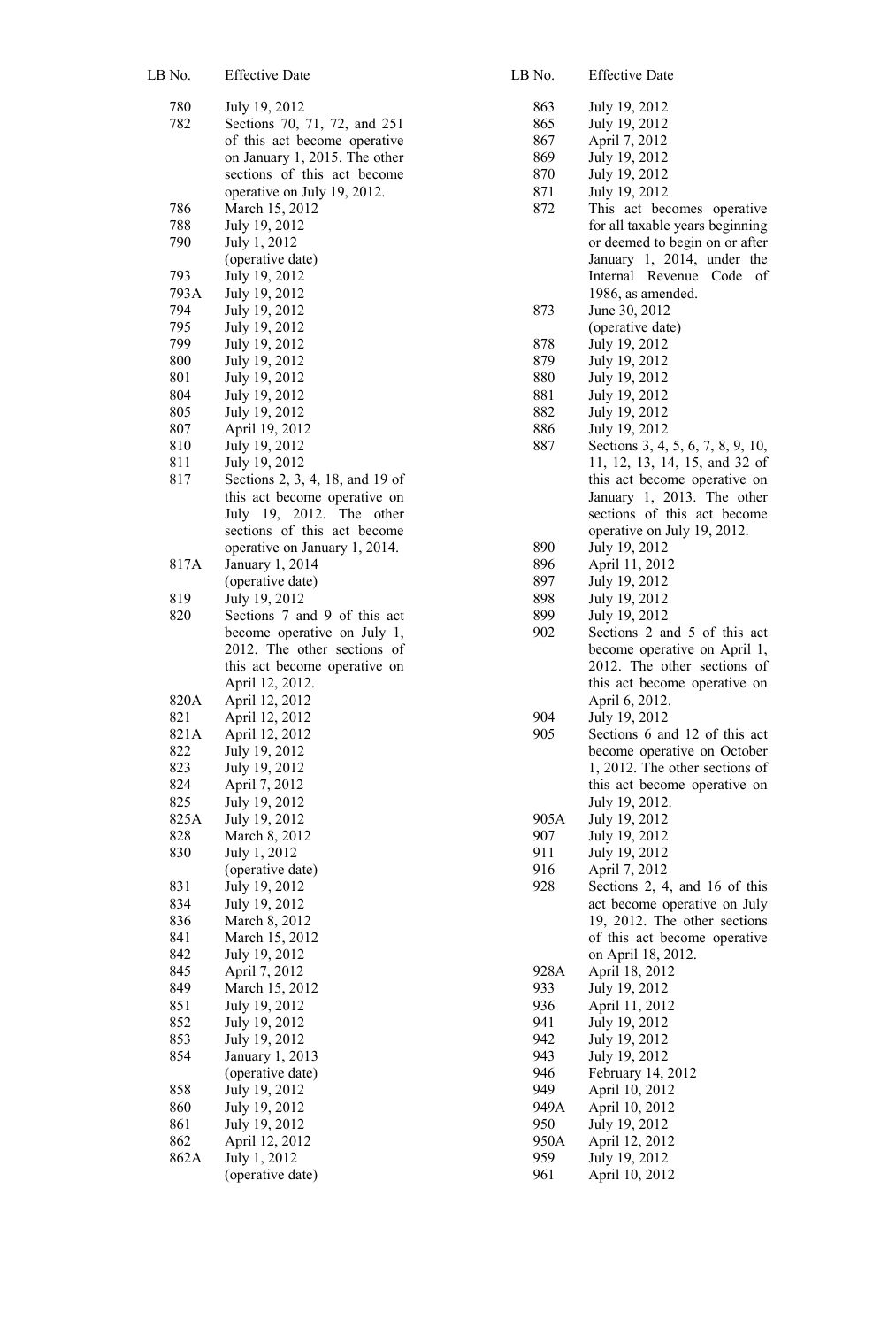| LB No.        | <b>Effective Date</b>                                         |
|---------------|---------------------------------------------------------------|
| 962           | July 19, 2012                                                 |
| 963           | April 7, 2012                                                 |
| 965           | July 19, 2012                                                 |
| 968           | April 3, 2012                                                 |
| 969           | Sections 8, 9, 10, and 16 of                                  |
|               | this act become operative on                                  |
|               | 2012. The<br>July 1,<br>other                                 |
|               | sections of this act become<br>operative on April 3, 2012.    |
| 970           | July 19, 2012                                                 |
| 972           | July 19, 2012                                                 |
| 979           | July 19, 2012                                                 |
| 983           | This act becomes operative                                    |
|               | for all taxable years beginning                               |
|               | or deemed to begin on or after                                |
|               | January 1, 2012, under the                                    |
|               | Internal Revenue<br>Code<br>оf                                |
|               | 1986, as amended.                                             |
| 985           | April 6, 2012                                                 |
| 985A          | April 6, 2012                                                 |
| 993<br>993A   | July 19, 2012<br>July 19, 2012                                |
| 995           | April 6, 2012                                                 |
| 996           | July 19, 2012                                                 |
| 997           | July 19, 2012                                                 |
| 998           | July 1, 2012                                                  |
|               | (operative date)                                              |
| 998A          | July 1, 2012                                                  |
|               | (operative date)                                              |
| 1001          | July 19, 2012                                                 |
| 1005<br>1018  | July 19, 2012<br>July 19, 2012                                |
| 1026          | July 19, 2012                                                 |
| 1030          | July 19, 2012                                                 |
| 1031          | July 1, 2013                                                  |
|               | (operative date)                                              |
| 1035          | July 19, 2012                                                 |
| 1038          | July 19, 2012                                                 |
| 1039<br>1042  | July 19, 2012<br>July 19, 2012                                |
| 1043          | March 8, 2012                                                 |
| 1049          | July 19, 2012                                                 |
| 1051          | July 19, 2012                                                 |
| 1053          | July 1, 2012                                                  |
|               | (operative date)                                              |
| 1053A         | July 1, 2012                                                  |
|               | (operative date)                                              |
| 1054          | July 19, 2012                                                 |
| 1054A<br>1057 | July 19, 2012<br>Sections 2 and 6 of this act                 |
|               | become operative on October                                   |
|               | 1, 2012. The other sections of                                |
|               | this act become operative on                                  |
|               | July 19, 2012.                                                |
| 1057A         | July 19, 2012                                                 |
| 1058          | Sections 1, 6, 7, 8, 10, 11, and                              |
|               | of this act become<br>14                                      |
|               | operative on January 1, 2013.                                 |
|               | Sections 2, 3, 4, 5, 12, 13, 15,<br>and 17 of this act become |
|               | operative on October 1, 2012.                                 |
|               | Sections 9 and 16 of this act                                 |
|               | become operative on October                                   |
|               | 1, 2013.                                                      |

| LB No.       | <b>Effective Date</b>            |
|--------------|----------------------------------|
| 1062         | July 19, 2012                    |
| 1063         | July 19, 2012                    |
| 1064         | July 19, 2012                    |
| 1072         | Provisions<br>line-item vetoed   |
|              | the<br>Governor<br>by<br>and     |
|              | overridden by the Legislature    |
|              | became effective on April 4,     |
|              | 2012. All other provisions       |
|              | became effective on April 3,     |
|              | 2012.                            |
| 1077         | July 19, 2012                    |
| 1079         | April 7, 2012                    |
| 1079A        | April 7, 2012                    |
| 1080         | January 1, 2013                  |
|              | (operative date)                 |
| 1082         | April 17, 2012                   |
| 1083         | April 11, 2012                   |
| 1087         | July 19, 2012                    |
| 1087A        | July 19, 2012                    |
| 1090         | July 19, 2012                    |
| 1090A        | July 19, 2012                    |
| 1091         | Sections 1, 2, 3, 4, 5, 9, and   |
|              | 10<br>of this<br>act become      |
|              | operative on July 19, 2012.      |
|              | The other sections of this act   |
|              | become operative on January      |
|              | 1, 2013.                         |
| 1091A        | July 19, 2012                    |
| 1097         | October 1, 2012                  |
|              | (operative date)                 |
| 1101         | Sections 1, 2, 3, and 5 of this  |
|              | act become operative on April    |
|              | 11, 2012. The other section of   |
|              | this act becomes operative on    |
|              | July 1, 2013.                    |
| 1104         | July 19, 2012                    |
| 1106         | July 19, 2012                    |
| 1113         | January 1, 2013                  |
|              | (operative date)                 |
| 1114         | July 1, 2012<br>(operative date) |
|              | July 19, 2012                    |
| 1115<br>1116 | July 19, 2012                    |
| 1118         | March 8, 2012                    |
| 1121         | July 19, 2012                    |
| 1122         | April 11, 2012                   |
| 1125         | April 18, 2012                   |
| 1126         | July 19, 2012                    |
| 1128         | This act is operative for all    |
|              | taxable years beginning<br>or    |
|              | deemed to begin on or after      |
|              | January 1, 2012,<br>under<br>the |
|              | Internal<br>Revenue Code<br>of   |
|              | 1986, as amended.                |
| 1128A        | July 19, 2012                    |
| 1130         | July 19, 2012                    |
| 1140         | July 19, 2012                    |
| 1141         | July 19, 2012                    |
| 1145         | July 19, 2012                    |
| 1145A        | July 19, 2012                    |
| 1148         | July 19, 2012                    |
| 1155         | Sections 1, 2, 3, 4, 5, 6, 7, 8, |
|              | 9, 10, 11, 12, 15, 16, 17, 18,   |
|              | 19, 20, 21, 22, 23, 24, and 27   |
|              |                                  |